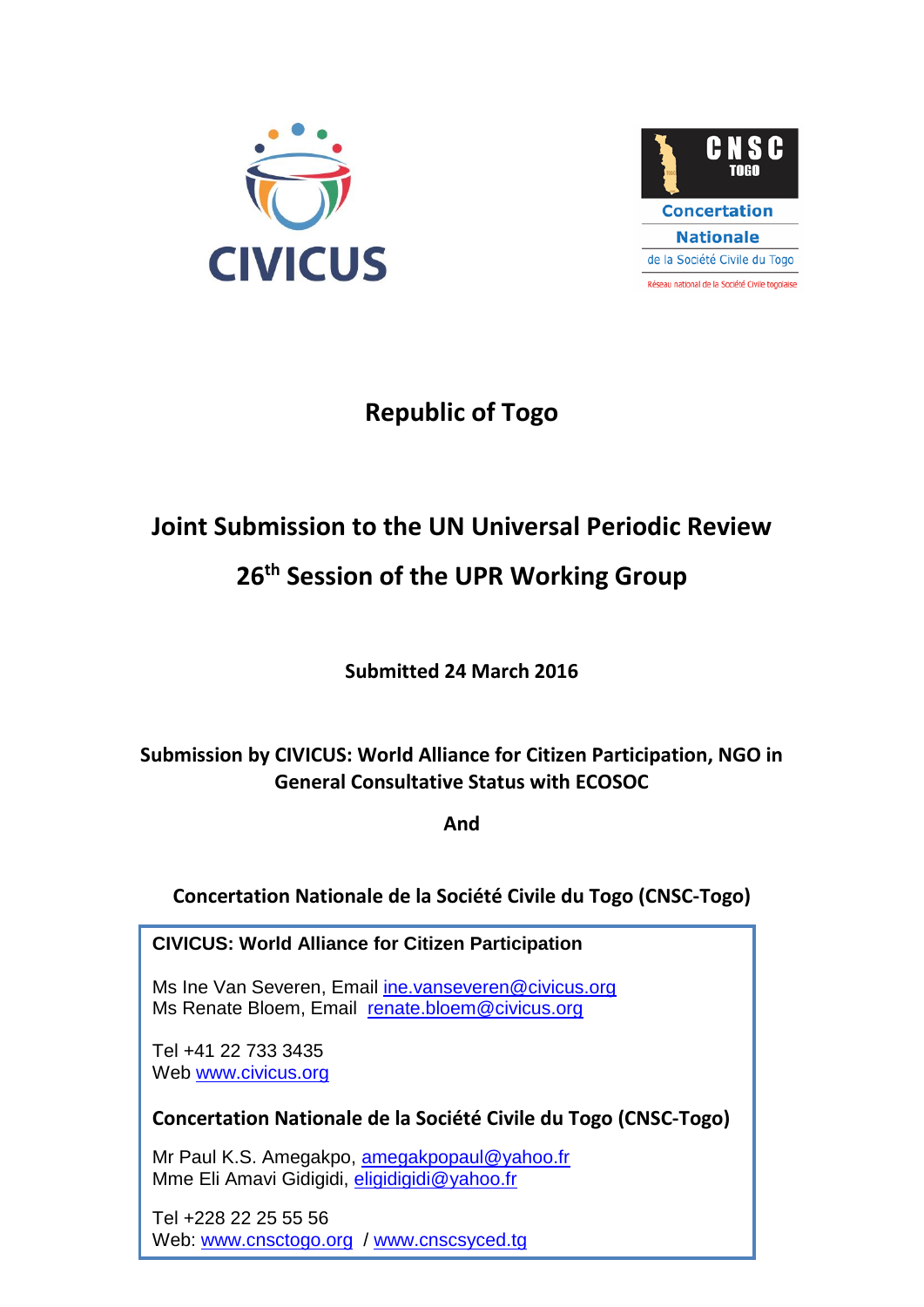## **1. (A) Introduction**

- **1.1** CIVICUS: World Alliance for Citizen Participation is an international movement with members in more than 170 countries worldwide. Established in 1993, CIVICUS nurtures the foundation, growth and protection of citizen action throughout the world, especially in areas where participatory democracy and citizen's freedom of association are threatened.
- **1.2** CNSC (Concertation de la Société Civile du Togo) is a Togolese civil society network with 72 member organisations, working mainly on the themes of democracy, good governance, and the promotion and protection of individual and collective rights of Togolese citizens.
- **1.3** In this document, CIVICUS and CNSC outline concerns related to the environment in which civil society activists and human rights defenders operate in the Togolese Republic, and discuss threats faced in the exercise of the freedoms of expression, association and assembly.
- **1.4** CIVICUS and CNSC are also concerned by restrictions in law and practice on the free exercise of the rights to freedom of assembly and freedom of expression.
	- In Section B, CIVICUS and CNSC highlight concerns related to the freedom of association and restrictions on civil society activities.
	- In Section C, CIVICUS and CNSC express concerns involving harassment and arbitrary detention of human rights defenders.
	- In Section D, CIVICUS and CNSC highlight concerns relating to the freedom of expression, including intimidation, harassment and attacks on journalists.
	- In Section E, CIVICUS and CNSC highlight concerns regarding the freedom of assembly.
	- In Section F, CIVICUS and CNSC make a number of recommendations to address the concerns listed.

## **2. (B) Restrictions on freedom of association and impediments to civil society activities**

**2.1** Article 30 of the 1992 Togolese Constitution of the Fourth Republic1 guarantees the right to freedom of association. Moreover, article 22 of the International Covenant on Civil and Political Rights (ICCPR), to which Togo is a state party, also guarantees freedom of association. The primary legal instrument regulating the formation of civil society organisations is the 1901 French Law on the Contract of

**<sup>.</sup>**  $1$  Revised by Law nº 2002-029 of 31 December 2002.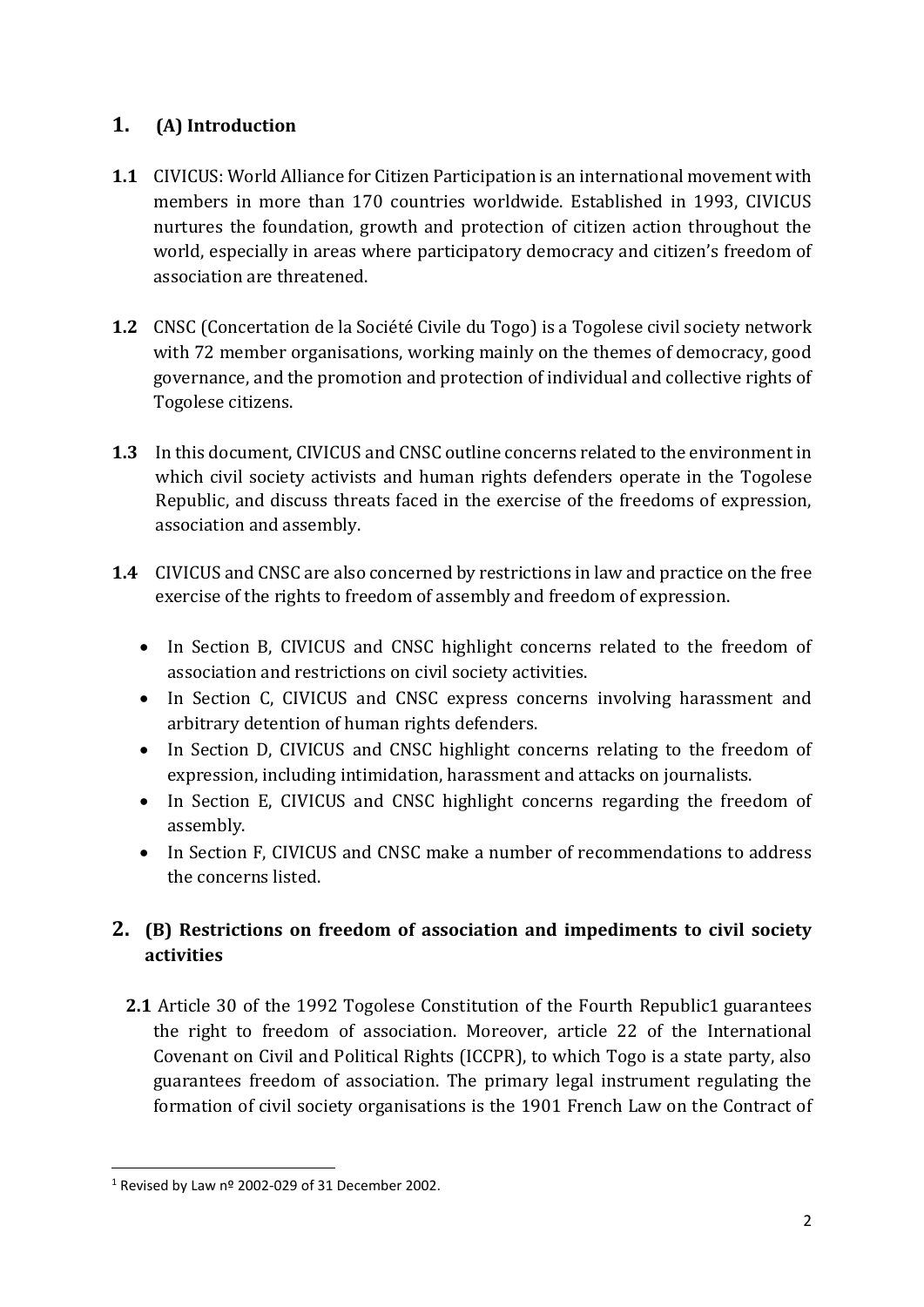Associations which was made applicable in Togo by decree  $n^{\circ}46-432$  of 13 March 1946.

- **2.2** CIVICUS and CNSC believe that the current legal framework does not enable the formation of civil society organisations. According to article 3 of the 1901 Law, the legal registration of an association can be denied if their objectives or purposes are deemed to contravene "morality or aims to undermine the integrity of the national territory and the good republican form of the government". Such overbroad provisions allow for excessive discretion and contravene international best practices set forth by the UN Rapporteur on the rights to freedom of peaceful assembly and of association. 2
- **2.3** LGBTI organisations cannot be formed or exist and are subjected to institutional discrimination, as article 392 of the 2015 Penal Code criminalises "an indecent act or an act against nature committed with an individual of the same sex". It is further stipulated that it "any attack on public morals by words, writing, images or any other means" is considered as indecency. Any attack on public morals is punishable with a prison sentence of 1 to 3 years and/or a fine of 1,000,000 to 3,000,000 FCFA (approximately between 1,690 and 5,070 USD).
- **2.4** CIVICUS and CNSC are further concerned by extra-legal limitations on freedom of association, such as intimidation and judicial harassment of CSOs and their representatives working on sensitive issues such as justice for victims of torture by security forces and the rights of prisoners. Mr. Amah Olivier, president of the organisation ASVITTO (Association des Victimes de Torture au Togo – Association of Victims of Torture in Togo) and member of "Sauvons le Togo", a coalition of opposition and civil society organisations, was arrested in September 2013 on charges of "inciting rebellion" for statements he made during an interview with radio station Legende FM.<sup>3</sup> He is reported to have received death threats during his detention. He was summoned again in February 2014, after being released conditionally.<sup>4</sup> In 2014, Amah Olivier went into exile, fearing further persecution after receiving information that his life and safety would be compromised in the event of his re-arrest. 5

**<sup>.</sup>** <sup>2</sup> A/HRC/ 20/27. Accessible via: [http://freeassembly.net/rapporteurreports/report-best-practices-in](http://freeassembly.net/rapporteurreports/report-best-practices-in-promoting-freedoms-of-assembly-and-association-ahrc2027/)[promoting-freedoms-of-assembly-and-association-ahrc2027/](http://freeassembly.net/rapporteurreports/report-best-practices-in-promoting-freedoms-of-assembly-and-association-ahrc2027/)

<sup>3</sup> Corps Diplomatique Togo (15 September 2014). *Le Commandant Olivier Amah attendu au Tribunal de Lomé demain mardi.* Accessed on 23 March 2016 via [http://www.corpsdiplomatictogo.com/le-commandant-olivier](http://www.corpsdiplomatictogo.com/le-commandant-olivier-amah-attendu-au-tribunal-de-lome-demain-mardi/)[amah-attendu-au-tribunal-de-lome-demain-mardi/](http://www.corpsdiplomatictogo.com/le-commandant-olivier-amah-attendu-au-tribunal-de-lome-demain-mardi/)

<sup>4</sup> Amnesty International (2015*). Amnesty International Report 2014/2015. The State of the World's Human Rights*, p.369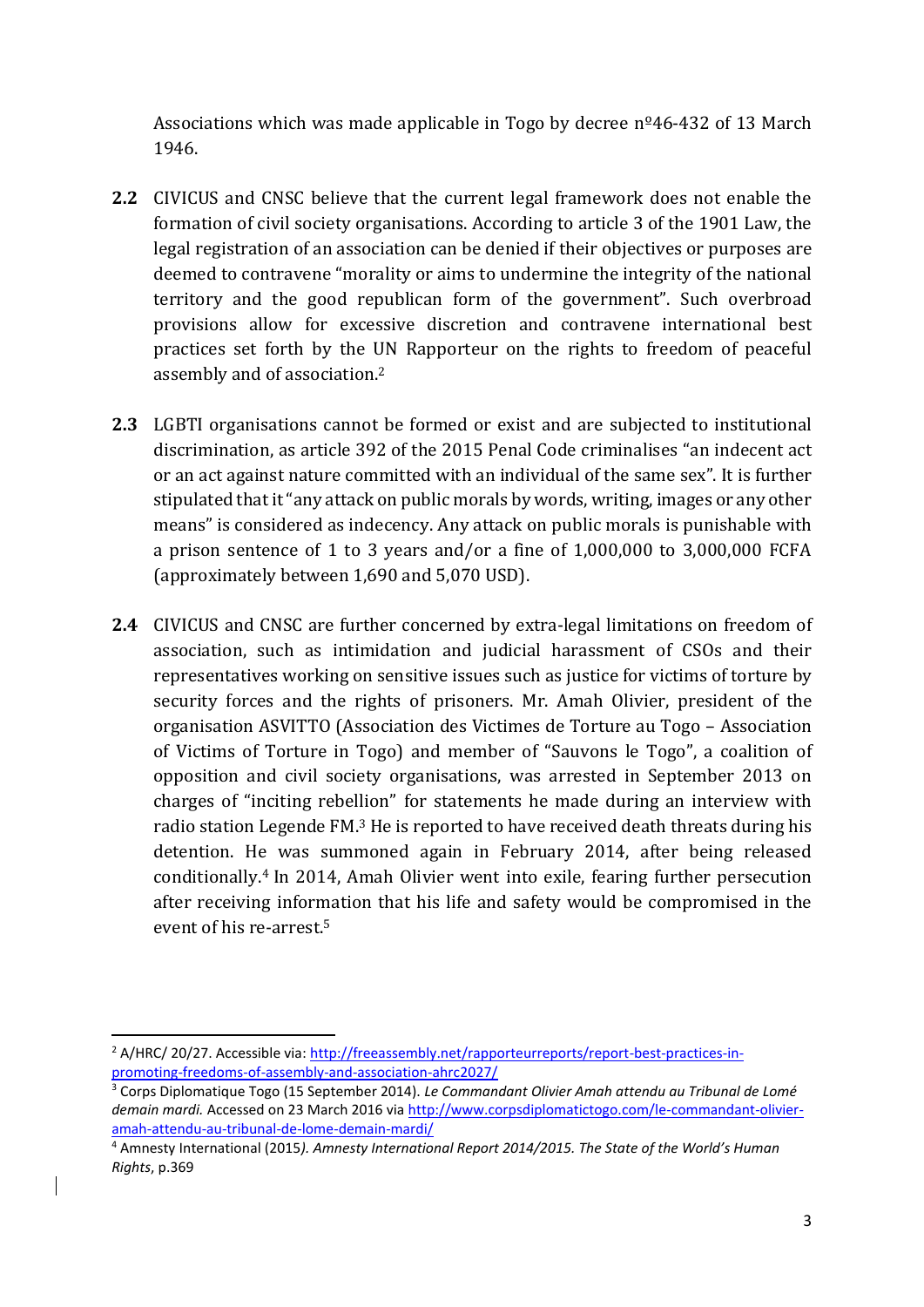**2.5** Moreover, the freedom of association remains restricted in practice for many rural community based organisations, as the decentralised state structures (*préfectures* and *communes*) are not authorised to deliver the "récépissés de création d' association" or the receipts of the creation of association, which is necessary to obtain legal personality. This could be an obstacle for smaller and community based organisations that are based far outside of the Togolese capital, Lomé.

### **3. (C) Concerns involving harassment, intimidation and attacks against human rights defenders and civil society activists**

- **3.1** Article 12 of the UN Declaration on Human Rights Defenders mandates states to take necessary measures to ensure protection to human rights defenders. The ICCPR further guarantees the freedoms of expression, association and assembly. However, it is a matter of concern that some human rights defenders (HRDs) engaged in legitimate activities continue to face harassment, intimidation, and threats.
- **3.2** Under Title II, Article 13 of the Togolese Constitution of the Fourth Republic, the State has the obligation to guarantee physical and mental integrity, and the life and security of every person in the country. The constitution further states that no one may be arbitrarily deprived of their liberty of life.
- **3.3** CIVICUS and CNSC are concerned by the frequent threats, intimidation and harassment of human rights defenders in Togo. Pastor Edoh Komi, president of the human rights movement "Mouvement Martin Luther King (MMLK)– la Voix des sans Voix", was arrested on 11 March 2016 on charges of contempt of court due to his public criticisms of the Togolese judiciary's decision to release the suspect in the case of Akossiwa, a young girl who was murdered on 15 January 2015. <sup>6</sup> Another charge of "disturb the public order" was added for organising a sit-in which was refused by local authorities, in violation of Law  $n<sup>o</sup>$  2011-010 on the conditions for exercising the freedom of peaceful assembly and demonstrations.<sup>7</sup> Pastor Edoh Komi complained earlier in 2014 of being subjected to pressure and intimidation by the police and members of the Togolese army in order to prevent him from holding a series of protests on 4,5 and 6 November 2014 as head of the collective " Collectif des populations victimes du barrage de Nangbéto". <sup>8</sup> The collective seeks justice and compensation for victims of forced displacement in the 1980s for the construction of the dam Nangbéto in the préfecture Ogou by the Togolese state and the

 $\overline{\phantom{a}}$ 

<sup>6</sup> IciLome.com (14 March 2016). *Togo. Affaire Pasteur Edoh Komi: Le procureur de la République donne des precisions.* Accessed on 17 March 2016 via [http://news.icilome.com/?idnews=820172&t=affaire-pasteur-edoh](http://news.icilome.com/?idnews=820172&t=affaire-pasteur-edoh-komi--le-procureur-de-la-republique-donne-des-precisions)[komi--le-procureur-de-la-republique-donne-des-precisions](http://news.icilome.com/?idnews=820172&t=affaire-pasteur-edoh-komi--le-procureur-de-la-republique-donne-des-precisions)

<sup>7</sup> IciLome.com (14 March 2016). *LTDH exige la libération immédiate du Pasteur Edoh .* Accessed on 23 March 2016 vi[a http://news.icilome.com/?idnews=820190](http://news.icilome.com/?idnews=820190)

<sup>8</sup> aLome.com (5 November 2014). *Le S.O.S. d'un pasteur activiste des Droits de l'Homme qui dit craindre pour sa vie.* Accessed on 14 March 2016 via<http://news.alome.com/h/31870.html>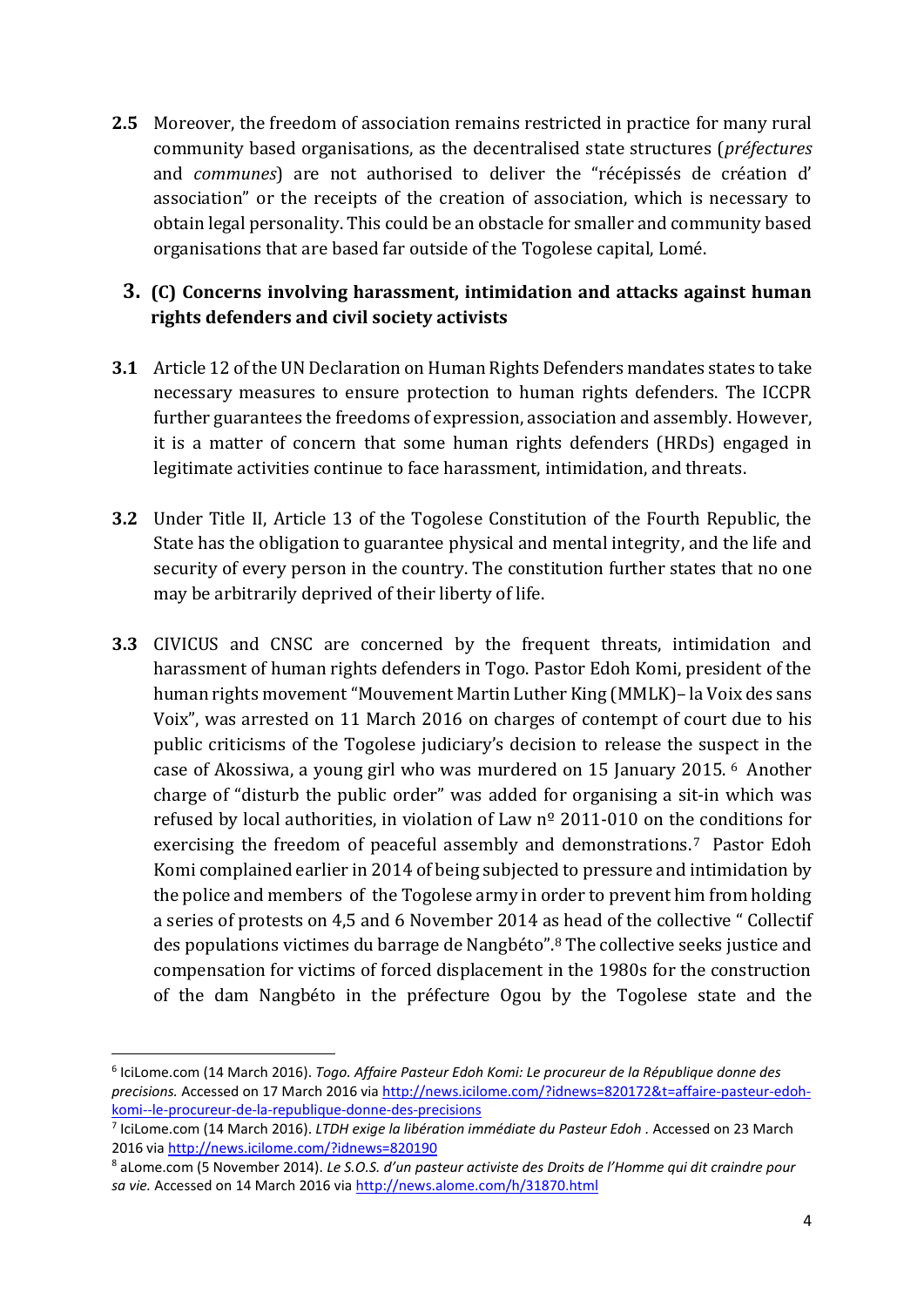Communauté Electrique du Bénin (CEB), an international organisation co-owned by the states of Benin and Togo.

**3.4** Fearing for his safety, the president of the National Human Rights Commission (CNDH), Mr. Koffi Kounté, fled the country shortly after the publication of a report in February 2012 which documented allegations of torture and ill-treatment of the accused of an April 2009 coup attempt by the National Security Agency. Although the Ministry of Justice requested the CNDH to investigate the allegations of torture, it dismissed initially the report that documented and denounced the torture of the 32 accused. Afterwards, on 29 February 2012, a total of 13 reforms were announced by the government, including the restructuring of the National Security Agency, the criminalisation of torture, the investigation of the torture allegations, and the expansion of the power of the CNDH to investigate cases of torture. <sup>9</sup> Mr. Kounté stays currently in exile, although the government has guaranteed his safe return.

### **4. (D) Concerns regarding freedom of expression, independence of the media, harassment and attacks on journalists**

- **4.1** Article 19 of the ICCPR guarantees the freedom of expression and opinion. Article 30 of the Constitution of Togo guarantees the right to freedom of expression and the freedom of association. Moreover, Article 26 of the Constitution provides for the right to freedom of the press and states that everyone has the freedom to express themselves and to spread their opinions or information, whether by word, written, or any other means, within the limits defined by law. The press cannot be subject to prior authorisation, to censorship or other barriers." However, in practice, a number of worrying qualifications to these provisions undermine these rights, especially the Penal Code and the Press and Communication Code.
- **4.2** Article 82 of the 1998 Press and Communication Code<sup>10</sup> mandates fines between 500,000 (equivalent to 840 USD) and 1 million CFA francs (equivalent to 1,680 USD) and temporary suspension of publishing or broadcasting licenses for "dissemination or publication of information at variance with reality in an apparent effort to manipulate the conscience or misrepresent information or facts." A steeper fine between 500,000 CFA francs and 2 million CFA francs (equivalent to 3,360 USD) and a temporary suspension of their broadcasting or publishing license between 15 days and 3 months can be levelled against a national media body that "reproduces information at variance with reality, published or broadcasted by foreign media sources". The fines can double in case of repetition of the offence. The Press and

<sup>9</sup> FIDH (1 March 2012). *Un pas décisif pour l'Etat de droit et contra la torture.* Accessed on 23 March 2016 via: <https://www.fidh.org/fr/regions/afrique/togo/Togo-Un-pas-decisif-pour-l-Etat-de>

 $10$  Law nº 98/004 PR of 11 February 1998, modified by Law nº 2004-015 of 27 August 2004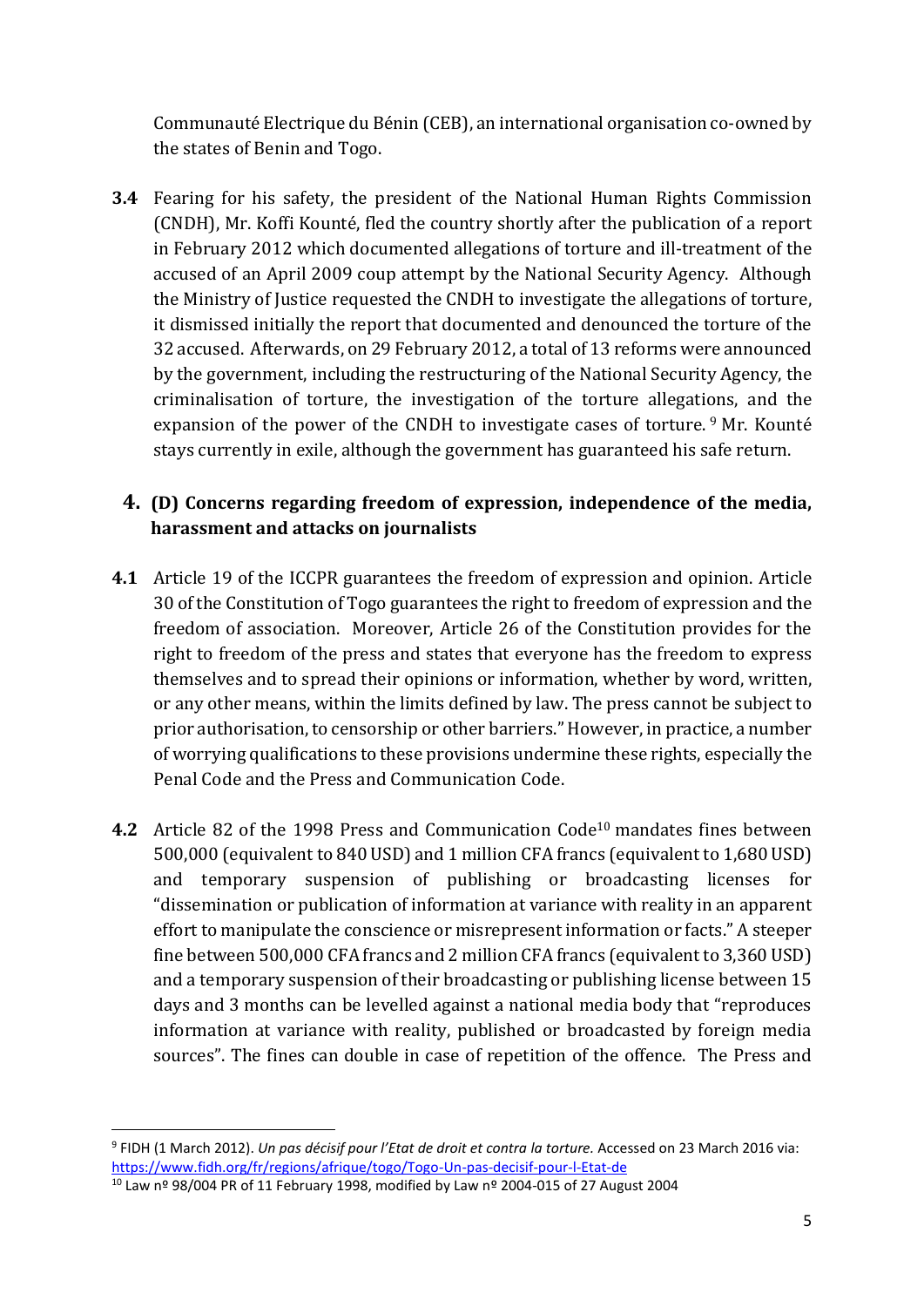Communication Code further provides, in its articles 90 to 96, for fines for defamation, including against public officials.

- **4.3**Furthermore, since a new Penal Code was adopted on 3 November 2015, offences by the media are additionally criminalised. Article 497 introduces prison sentences from 6 months to 2 years and/or fines between 500,000 and 2 million CFA francs for "the production, dissemination or reproduction, through any means, of false news, fabricated pieces, falsified or untruthfully attributed to third parties where, in bad faith, it disturbs the public peace or is likely to disturb it". <sup>11</sup> When the publication, dissemination or reproduction is made in bad faith or of the nature to undermine the discipline or morale of the army or hinder the nation's war effort, the penalties can go up to 3 years' imprisonment and up to 3,000,000 FCFA.
- **4.4**The state media regulator, the High Authority for Broadcasting and Communications (HAAC), has the power to grant and suspend broadcasting licenses to private television and radio stations. The Law regulating the functions and powers of HAAC12, was amended in 2009 and 2013<sup>13</sup> to extend the disciplinary and regulatory powers of HAAC. In practice, the HAAC has been known to discipline critical journalists and revoke and suspend licenses of media outlets.
- **4.5** The HAAC forbade the launching of the online news site afrikaexpress.info on 25 September 2014 and on 1 October 2014 closed the headquarters of the news site. The HAAC alleged that the outlet did not have legal existence because it failed to meet the "formalities required under the legislation in force" despite the fact that Togo does not have legislation regulating online media. <sup>14</sup> Afrikaexpress.info has since been allowed to launch. <sup>15</sup>
- **4.6**On 25 July 2013, the day of legislative elections, the HAAC suspended the operations of radio station, *Legende FM,* for one month and shut down the radio station completely in August 2013. The HAAC justified the suspension, without a court

<sup>11</sup> RFI (4 November 2015). *Au Togo, le nouveau Code pénal inquiète le média.* Accessed on 17 March 2016 via : <http://www.rfi.fr/afrique/20151104-togo-nouveau-code-penal-inquiete-medias-liberte-presse> ; Fédération internationale des journalistes (05 November 2015). *L'adoption d'un nouveau code pénal au Togo menace la liberté de la presse*. Media statement. Accessed on 17 March 2016 vi[a http://www.ifj.org/nc/fr/news-single](http://www.ifj.org/nc/fr/news-single-view/backpid/1/article/ladoption-dun-nouveau-code-penal-au-togo-menace-la-liberte-de-la-presse/)[view/backpid/1/article/ladoption-dun-nouveau-code-penal-au-togo-menace-la-liberte-de-la-presse/](http://www.ifj.org/nc/fr/news-single-view/backpid/1/article/ladoption-dun-nouveau-code-penal-au-togo-menace-la-liberte-de-la-presse/)

<sup>&</sup>lt;sup>12</sup> Organic Law nº 2004-021 of 15 December 2004 on the High Authority of Broadcasting and Communication, modified by Organic Law nº 2009-029 and Organic Law nº2013-016 of 8 July 2013.

 $13$  The initial proposed amendments in 2013 included giving the HAAC increased power to suspend and shut down media outlets without a court order. The Constitution Court has qualified 6 articles of the amendments as unconstitutional.

<sup>&</sup>lt;sup>14</sup> Agence Ecofin (03 October 2014). Togo: le siège du journal en ligne afrikaexpress.info a été fermé sur ordre du régulateur des médias. Accessed on 14 March 2016 via [http://www.agenceecofin.com/regulation/0310-](http://www.agenceecofin.com/regulation/0310-23251-togo-le-siege-du-journal-en-ligne-afrikaexpress-info-a-ete-ferme-sur-ordre-du-regulateur-des-medias) [23251-togo-le-siege-du-journal-en-ligne-afrikaexpress-info-a-ete-ferme-sur-ordre-du-regulateur-des-medias](http://www.agenceecofin.com/regulation/0310-23251-togo-le-siege-du-journal-en-ligne-afrikaexpress-info-a-ete-ferme-sur-ordre-du-regulateur-des-medias) <sup>15</sup> Freedom House. Freedom in the World 2015.Accessible via: [https://freedomhouse.org/report/freedom-](https://freedomhouse.org/report/freedom-world/2015/togo)

[world/2015/togo](https://freedomhouse.org/report/freedom-world/2015/togo)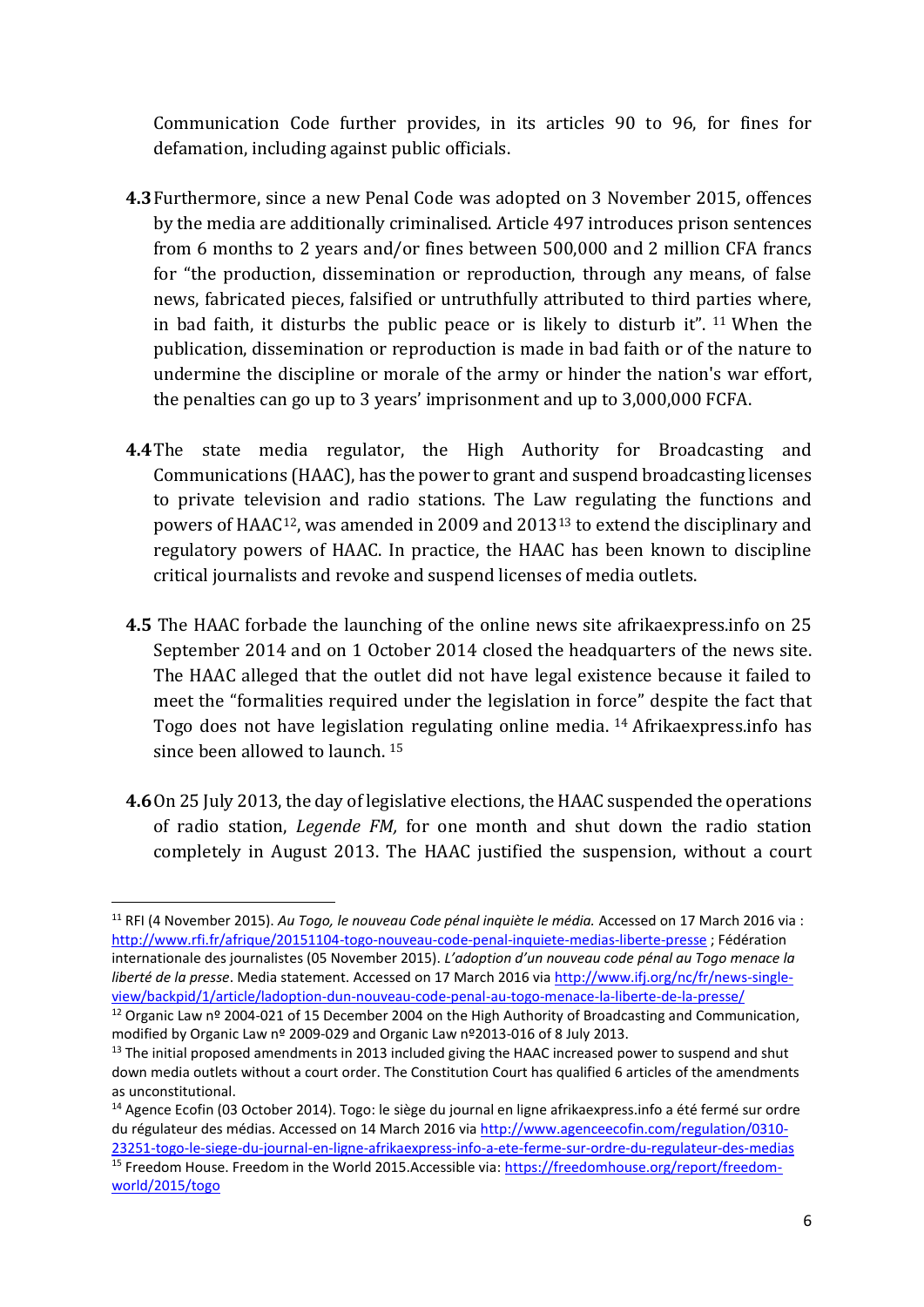order, of a live broadcast on grounds of "inciting the public to violence". However, despite these accusations, the director of the radio station asserted that these sanctions were a response to the stations' critical coverage of anti-government protests.<sup>16</sup>

- **4.7** Defamation is a criminal offense under article 290<sup>17</sup> of the 2015 Penal Code of the Republic of Togo, and is punishable with a prison sentence of 1 to 6 months and/ or a fine between 500,000 and 2,000,000 FCFA. The former UN Special Rapporteur of the situation of human rights defenders, Margaret Sekaggya, noted in her report on her follow-up visit to Togo in October 2013 that defamation should be decriminalized, in accordance with the spirit of article 19 of the ICCPR and article 6 of the Declaration on Human Rights Defenders. <sup>18</sup>
- **4.8** Attacks, intimidation and harassment of journalists have continued with frequency since Togo's previous examination under the UPR. For example, journalist and director of publication of the newspaper, *Liberté,* Zeus Aziadouvo, was accused of "complicity with a criminal group" after the newspaper published an article reporting on the torture of Tométy Toussain, one of the detained in the case of the market fires in Lomé and Kara. He was placed under judicial oversight. <sup>19</sup> The case is ongoing and relates to two market fires which took place in the cities of Lomé and Kara in January 2013. During the fires, a total of 35 people, the majority of whom were opposition figures were indicted while 23 were placed in preventive detention. One opposition activists, Etienne Kodjo Yakanou, died while in preventive detention.
- **4.9** On 9 February 2012, journalist Max Savi Carmel was interrogated for six hours by police officers and intimidated to drop a story he was developing and to reveal his sources. Mr. Max Savi Carmel works for the regional bi-monthly, *Tribune d'Afrique.*<sup>20</sup>

#### **5 (E) Concerns regarding freedom of assembly**

**5.1** Article 21 of the International Covenant on Civil and Political Rights guarantees the freedom of peaceful assembly. In addition, article 30 of the Togolese Constitution of the Fourth Republic guarantees the freedom of assembly. Law n<sup>o</sup>2011-010, approved on 16 May 2011, establishes the conditions for the exercise of the freedom of

<sup>16</sup> Committee to Protect Journalists (2 October 2013). *Togo shuts down radio station permanently.* Accessed on 17 March 2016 via:<https://cpj.org/2013/10/togo-shuts-down-private-radio-station-permanently.php>

<sup>&</sup>lt;sup>17</sup> Defamation was also a criminal offense in article 58 of the previous 1980 Penal Code.

<sup>18</sup> A/HRC/25/55/Add. 2[: https://documents-dds-](https://documents-dds-ny.un.org/doc/UNDOC/GEN/G14/113/24/PDF/G1411324.pdf?OpenElement)

[ny.un.org/doc/UNDOC/GEN/G14/113/24/PDF/G1411324.pdf?OpenElement](https://documents-dds-ny.un.org/doc/UNDOC/GEN/G14/113/24/PDF/G1411324.pdf?OpenElement)

<sup>19</sup> Togo Actualité (21 March 2013). [http://www.togoactualite.com/affaire-dincendies-des-marches-le](http://www.togoactualite.com/affaire-dincendies-des-marches-le-journaliste-zeus-aziadouvo-accuse-de-complicite-de-groupement-de-malfaiteurs-et-place-sous-controle-judiciaire/)[journaliste-zeus-aziadouvo-accuse-de-complicite-de-groupement-de-malfaiteurs-et-place-sous-controle](http://www.togoactualite.com/affaire-dincendies-des-marches-le-journaliste-zeus-aziadouvo-accuse-de-complicite-de-groupement-de-malfaiteurs-et-place-sous-controle-judiciaire/)[judiciaire/](http://www.togoactualite.com/affaire-dincendies-des-marches-le-journaliste-zeus-aziadouvo-accuse-de-complicite-de-groupement-de-malfaiteurs-et-place-sous-controle-judiciaire/)

<sup>&</sup>lt;sup>20</sup> Reporters without Borders (10 February 2012)[. http://en.rsf.org/togo-tribune-d-afrique-journalist-10-02-](http://en.rsf.org/togo-tribune-d-afrique-journalist-10-02-2012,41849.html) [2012,41849.html](http://en.rsf.org/togo-tribune-d-afrique-journalist-10-02-2012,41849.html)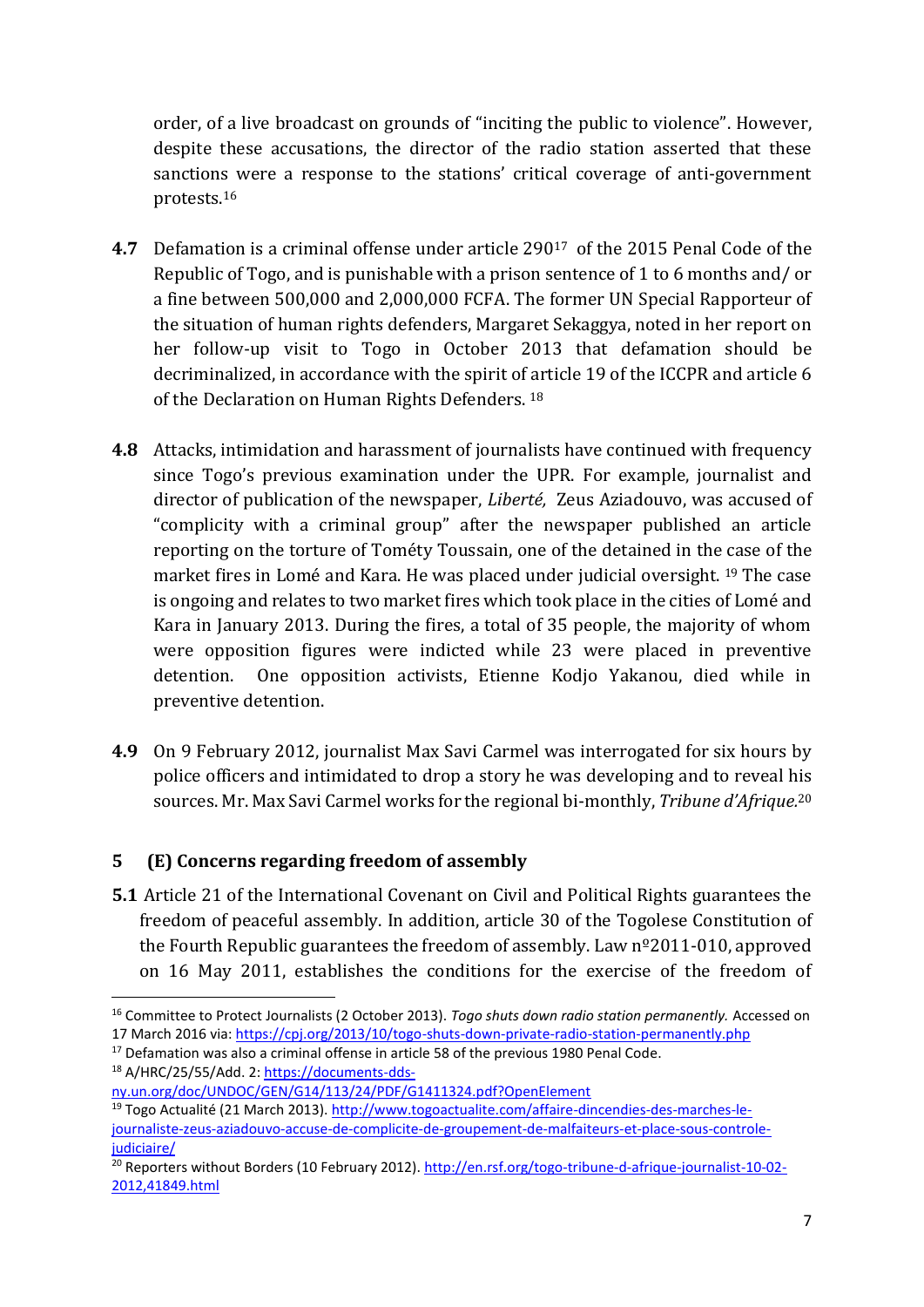assembly and peaceful public manifestation. Decree  $9$  2013-013/PR of 6 March 2013 regulates the maintenance and restoration of public order. Law nº2011-010 establishes certain limitations in citizen's ability to assemble peacefully and freely. Article 17 forbids demonstrations in public places between 10 PM and 6 AM, while article 8 allows administrative authorities to refuse an assembly within 72 hours after a declaration of the organisers<sup>21</sup>.

- **5.2** In practice public authorities often refuse demonstrations, protests and sit-ins, as was the case in recent case of Pastor Edoh Komi, president of the human rights movement "Mouvement Martin Luther King (MMLK)– la Voix des sans Voix", who was arrested on 11 March 2016 on charges of contempt of "disturbing the public order" for organising a sit-in which was refused by local authorities, in violation of Law  $n^{\circ}$  2011-010 on the conditions for exercising the freedom of peaceful assembly and demonstrations.<sup>22</sup>
- **5.3** A temporary two-day ban against protests by "Sauvons le Togo", a collective of opposition and civil society organisations, and the Rainbow coalition (coalition Arcen-ciel) was imposed in the capital Lomé on 22 and 23 May 2013.23 The ban followed several protests that took place against the death of an opposition figure in detention and demanded the release of others in detention in the case of the market fires
- **5.4** On 20 August 2015, a two day sit-in organised by the Platform for Action Against Increased Prices was dispersed by the police after the assembly was banned by the authorities of Lomé, due to a lack of consensus on the itinerary of the protest march. Three civil society leaders were arrested by the police during the protest: Emmanuel Sogadji of the Ligue des Consommateurs (Ligue of Consumers – LCT), Pastor Edoh Komi of the Movement Martin Luther King (MMLK) and Kao Atcholi of the Association of Victims of Torture in Togo (ASVITTO). The three were released the same day. <sup>24</sup>
- **5.5** Security forces continue to use excessive force when confronted with protests, and protestors continue to be arbitrarily detained. Impunity for perpetrators of police brutality also remains routine. On 5, 6 and 26 November 2015, a total of seven civilians and one police officer were killed and at least 117 people were wounded in the city of Mango, in northern Togo, during several protests held in opposition to a nature reserve project proposed by the government. Security forces opened fire on

<sup>&</sup>lt;sup>21</sup> Article 5 requires organisers to declare an assembly or protest 5 days prior to the event.

<sup>22</sup> IciLome.com (14 March 2016). *LTDH exige la libération immédiate du Pasteur Edoh .* Accessed on 23 March 2016 vi[a http://news.icilome.com/?idnews=820190](http://news.icilome.com/?idnews=820190)

<sup>23</sup> RFI (24 May 2013). *Togo : les opposants interdits de manifestation par la police á Lomé.* Accessed on 16 March 2016 via<http://www.rfi.fr/afrique/20130524-togo-lome-opposants-interdits-manifestation-police>

<sup>24</sup> Œil d'Afrique (20 August 2015). *Togo : une manifestation contre la vie chère dispersée par la Police. 3 meneurs arrêtés.* Accessed on 16 March 2016 vi[a http://oeildafrique.com/togo-une-manifestation-contre-la](http://oeildafrique.com/togo-une-manifestation-contre-la-vie-chere-dispersee-par-la-police-3-meneurs-arretes/)[vie-chere-dispersee-par-la-police-3-meneurs-arretes/](http://oeildafrique.com/togo-une-manifestation-contre-la-vie-chere-dispersee-par-la-police-3-meneurs-arretes/)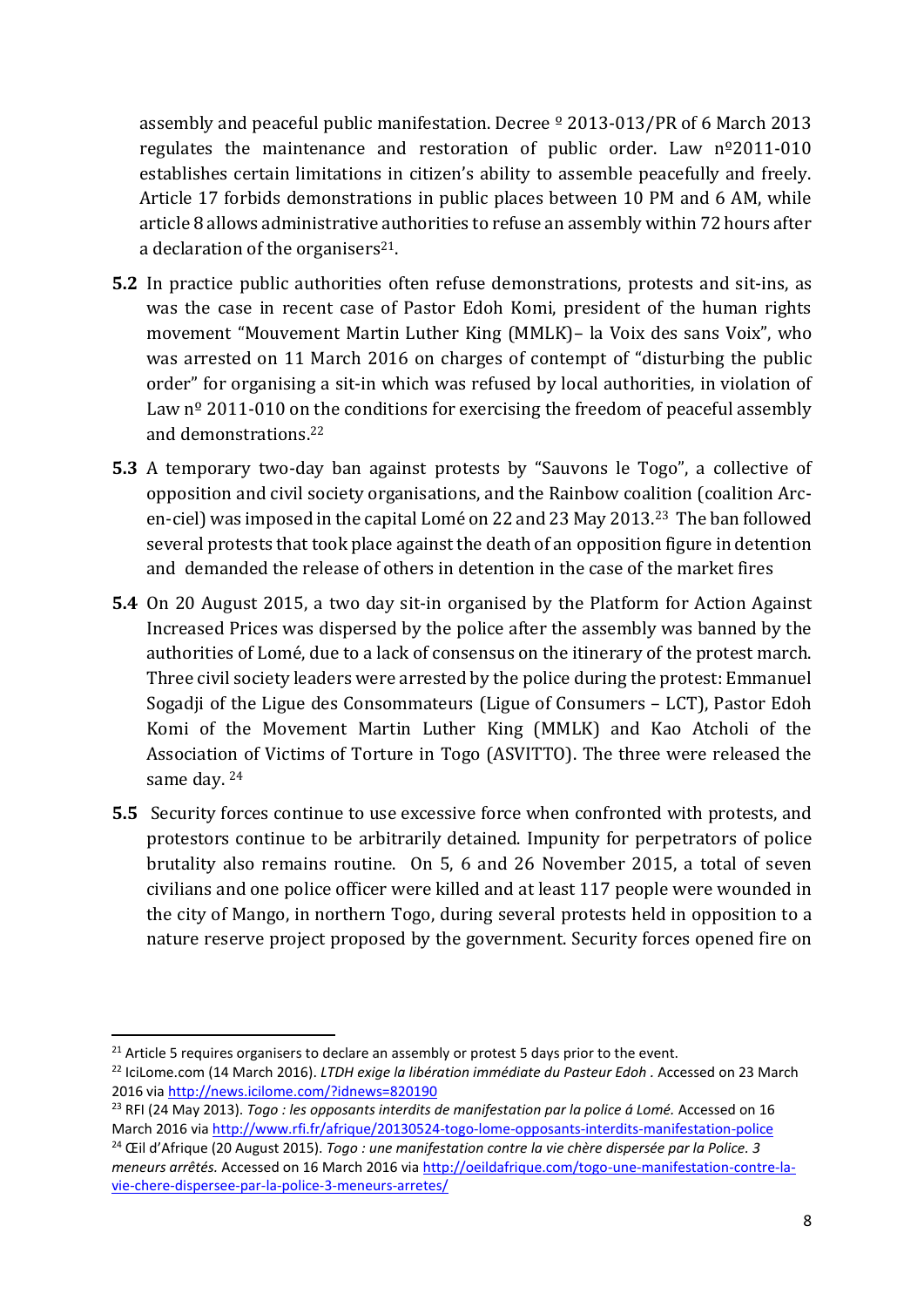unarmed protestors, including pregnant women. More than 60 people were arrested. 25

- **5.6** Two students were killed in the northern town of Dapaong on 15 April 2013, when security forces opened fire with live ammunition on a crowd of students demonstrating in support of a teachers strike. One of the deceased, Anselme Gouyano Sindare, was 12 years old. <sup>26</sup> The authorities have failed to initiate a thorough investigation despite publically committing to sanctioning members of the security forces who used excessive force.
- **5.7** A three-day sit-in protest in March 2013 against proposed amendments to the 2009 Press and Communication Code, which would endow HAAC with greater authority to close and revoke the licenses of media outlets without a court order, was violently dispersed by police officers on 14 March 2013. Police officers used tear gas and fired rubber bullets to disperse the protesters. Three journalists were injured as a result. 27 The Constitutional Court later – on 21 March 2013 - that 6 of the proposed amendments were unconstitutional.

## **6. (F) Recommendations to the Government of the Republic of Togo**

,

**.** 

CIVICUS and CNSC call on the Government of the Republic of Togo to create an enabling environment for civil society to form and operate, in accordance with the rights ensured by the ICCPR and the UN Declaration on Human Rights Defenders. At a minimum, the following conditions should be guaranteed: freedom of association, freedom of expression, freedom of peaceful assembly, the right to operate free from unwarranted state interference, the right to communicate and cooperate, the right to seek and secure funding and the state's duty to protect. In light of this, the following specific recommendations are made:

#### **6.1 Regarding restrictions on the freedom of association**

 The right of all Togolese to form associations and belong to groups in line with constitutional provisions and international human rights standards should be protected and enabled, including for LGBTI organisations.

<sup>25</sup>RFI (12 December 2015). Togo: *Amnesty demande une enquête sur les troubles de Mango.* Accessed on 17 March 2016 via [https://www.amnesty.org/fr/latest/news/2015/12/togo-les-forces-de-securite-ont-tire-a](https://www.amnesty.org/fr/latest/news/2015/12/togo-les-forces-de-securite-ont-tire-a-bout-portant-sur-des-manifestants-non-armes-a-mango/)[bout-portant-sur-des-manifestants-non-armes-a-mango/](https://www.amnesty.org/fr/latest/news/2015/12/togo-les-forces-de-securite-ont-tire-a-bout-portant-sur-des-manifestants-non-armes-a-mango/) ; RFI (09 November 2015). *Togo: calme précaire à Mango, après de nouvelles manifestations.* Accessed on 23 March 2016 via <http://www.rfi.fr/afrique/20151109-togo-manifs-mango-reserve-naturelle>

<sup>26</sup> Jeune Afrique (23 April 2013). *Togo : une grève, deux morts et une tentative d'apaisement*. Accessed on 16 March 2016 via : [http://www.jeuneafrique.com/171137/politique/togo-une-gr-ve-deux-morts-et-une](http://www.jeuneafrique.com/171137/politique/togo-une-gr-ve-deux-morts-et-une-tentative-d-apaisement/)[tentative-d-apaisement/](http://www.jeuneafrique.com/171137/politique/togo-une-gr-ve-deux-morts-et-une-tentative-d-apaisement/)

<sup>27</sup> Committee to Protect Journalists (18 March 2013). *In Togo, police attack journalists protesting media law.* Accessed on 17 March 2016 via[: https://www.cpj.org/2013/03/in-togo-police-attack-journalists-protesting](https://www.cpj.org/2013/03/in-togo-police-attack-journalists-protesting-media.php)[media.php](https://www.cpj.org/2013/03/in-togo-police-attack-journalists-protesting-media.php)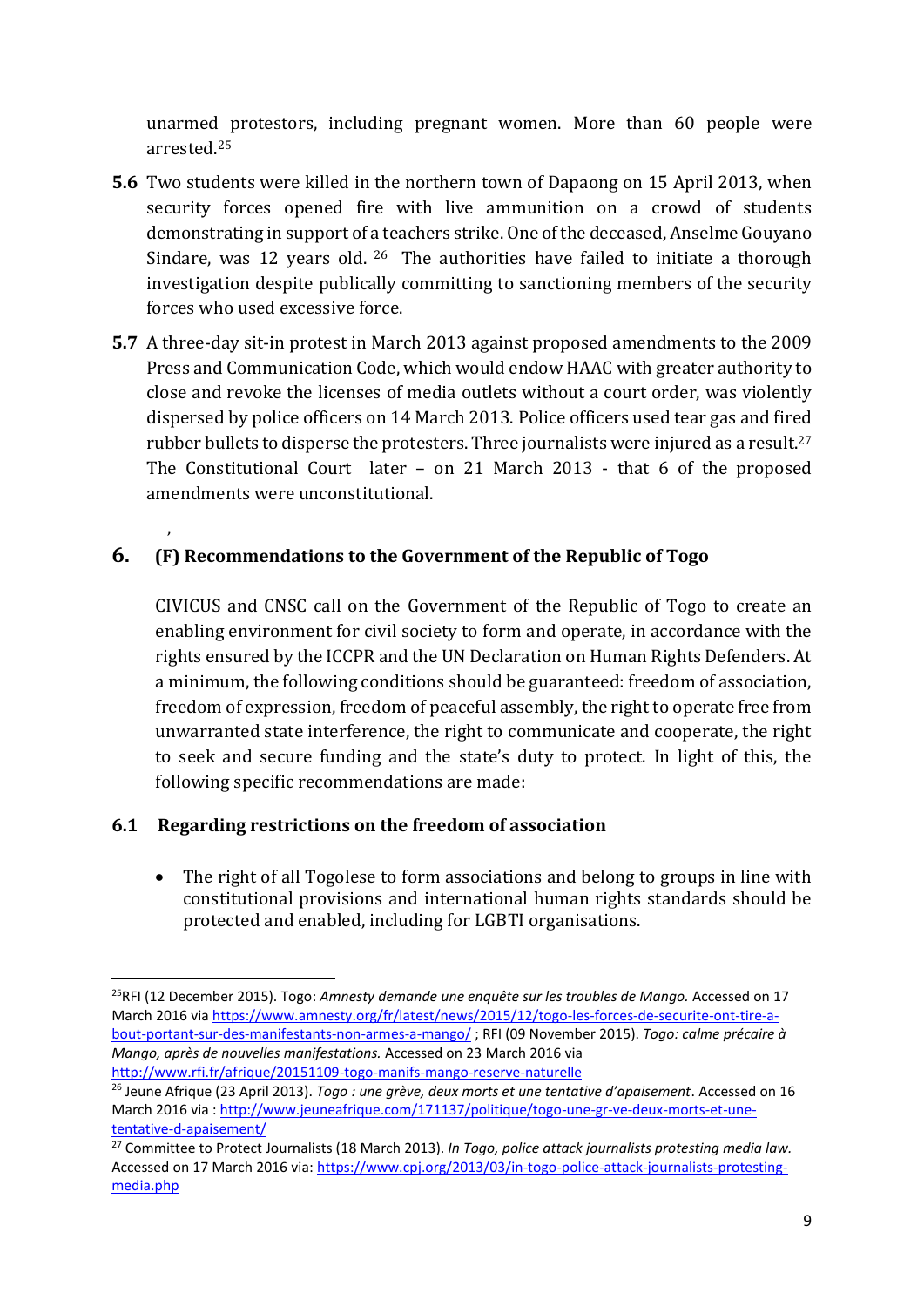- The 1901 French Law on the Contract of Associations should be suitably amended to guarantee that undue restrictions on freedom of association are removed in line with the best practices on freedom of association prescribed by the UN Special Rapporteur on the Rights to Freedom of Peaceful Assembly and of Association.
- The Government of Togo is urged to develop and implement mechanisms for dialogue between the state and civil society, and to improve relations between the two entities for participatory support for public development policies in Togo.

#### **6.2 Regarding the arbitrary detention and harassment of civil society activists**

- Civil society members and human rights defenders should be provided with a safe and secure environment to carry out their legitimate activities. All instances of their violations should be independently investigated.
- The authorities should release all persons arbitrary detained for exercising their legitimate rights to freedom of expression, association, assembly and movement;
- A consolidated process of repeal or amendment of legalisation and decrees which unwarrantedly restrict the legitimate work of human rights defenders should be initiated;
- The Government of Togo should investigate and bring to justice perpetrators of violence against human rights defenders.
- Senior government officials should publicly condemn instances of harassment and intimidation of civil society activists and organisations.
- The Government should apply systematically legal provisions that promote and protect human rights and establish mechanisms that protect human rights activists by adopting a specific law on the protection of human rights activists in accordance with Council resolution 27.31 of the Human Rights Council.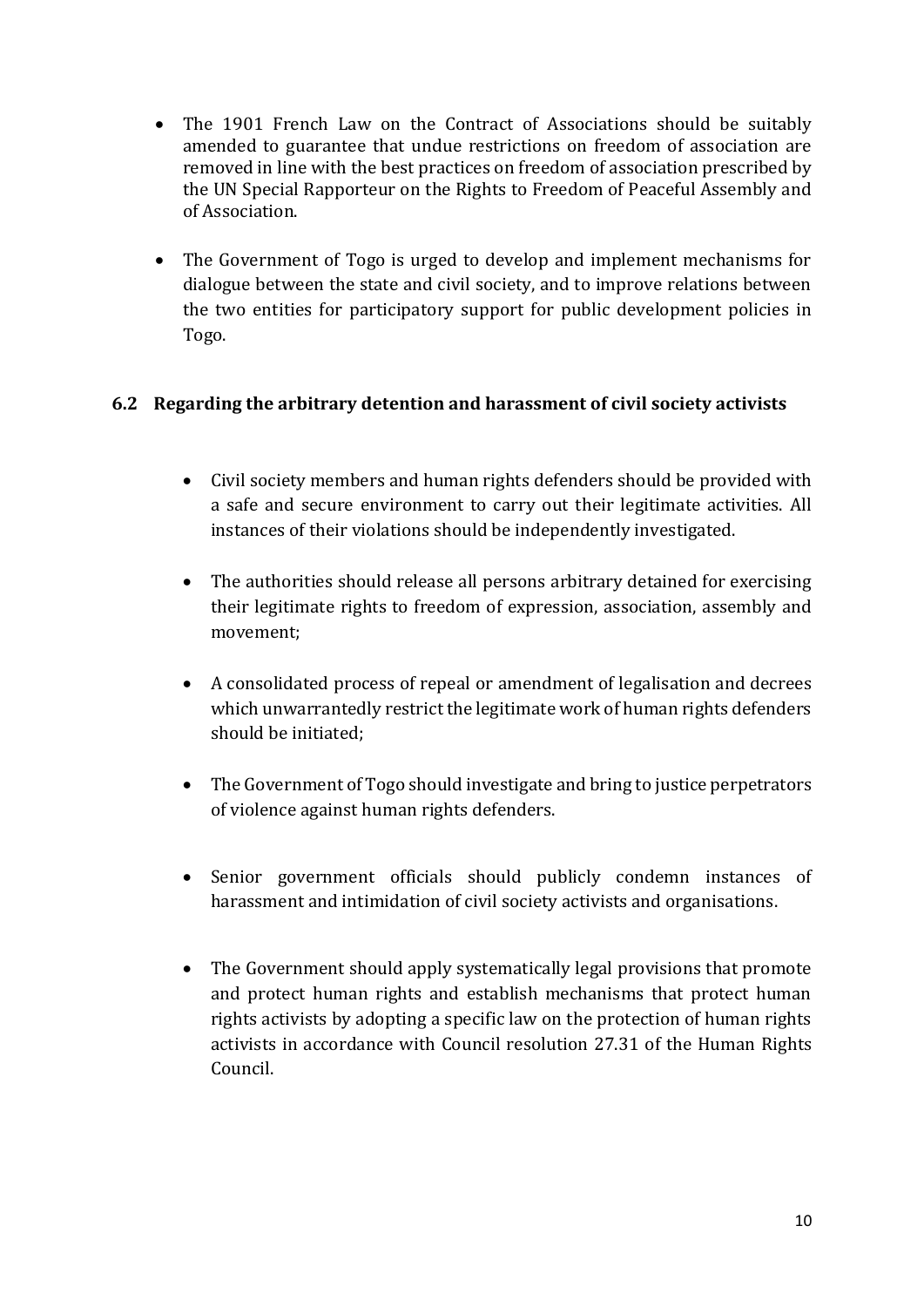### **6.3 Regarding restrictions on freedom of expression and access to information, and intimidation, harassment and attacks on journalists**

- The Government of Togo should enhance measures to ensure freedom of expression and opinion, in accordance with the provisions of the International Covenant on Civil and Political Rights;
- The Government of Togo should review and decriminalize article 497 of the new Penal Code in accordance with Article 26 of the Constitution of Togo, which guarantees freedom of expression and the freedom of press;
- The Government of Togo should ensure that all instances of threats against and harassment of journalists are duly investigated.
- The Government of Togo should take steps to ensure that independent media outlets are not harassed or subjected to arbitrary and politically motivated closures.
- The Government should decriminalize defamation in accordance with article 19 of the ICCPR and article 6 of the Declaration on Human Rights Defenders.
- The Government of Togo should take all necessary measures to ensure the independence and the impartiality of the High Authority for Broadcasting and Communications and to ensure that it can play its mission of guaranteeing the protection of the freedom of press in Togo.

#### **6.4 Regarding restrictions on freedom of assembly**

- The provisions of Law n° 2011-010 of 16 May 2011 should be repealed or suitably amended in line with best practices on freedom of peaceful assembly prescribed by the UN Special Rapporteur on Rights to Freedom of Peaceful Assembly and Association.
- The use of excessive and brutal force by security forces in the dispersal of protests should be publically condemned by senior government officials. A formal investigation into such instances should be launched, and perpetrators should be brought to justice.
- Security officials should be imparted training on dealing with public assemblies in line with the UN Basic Principles on the Use of Force and Firearms.